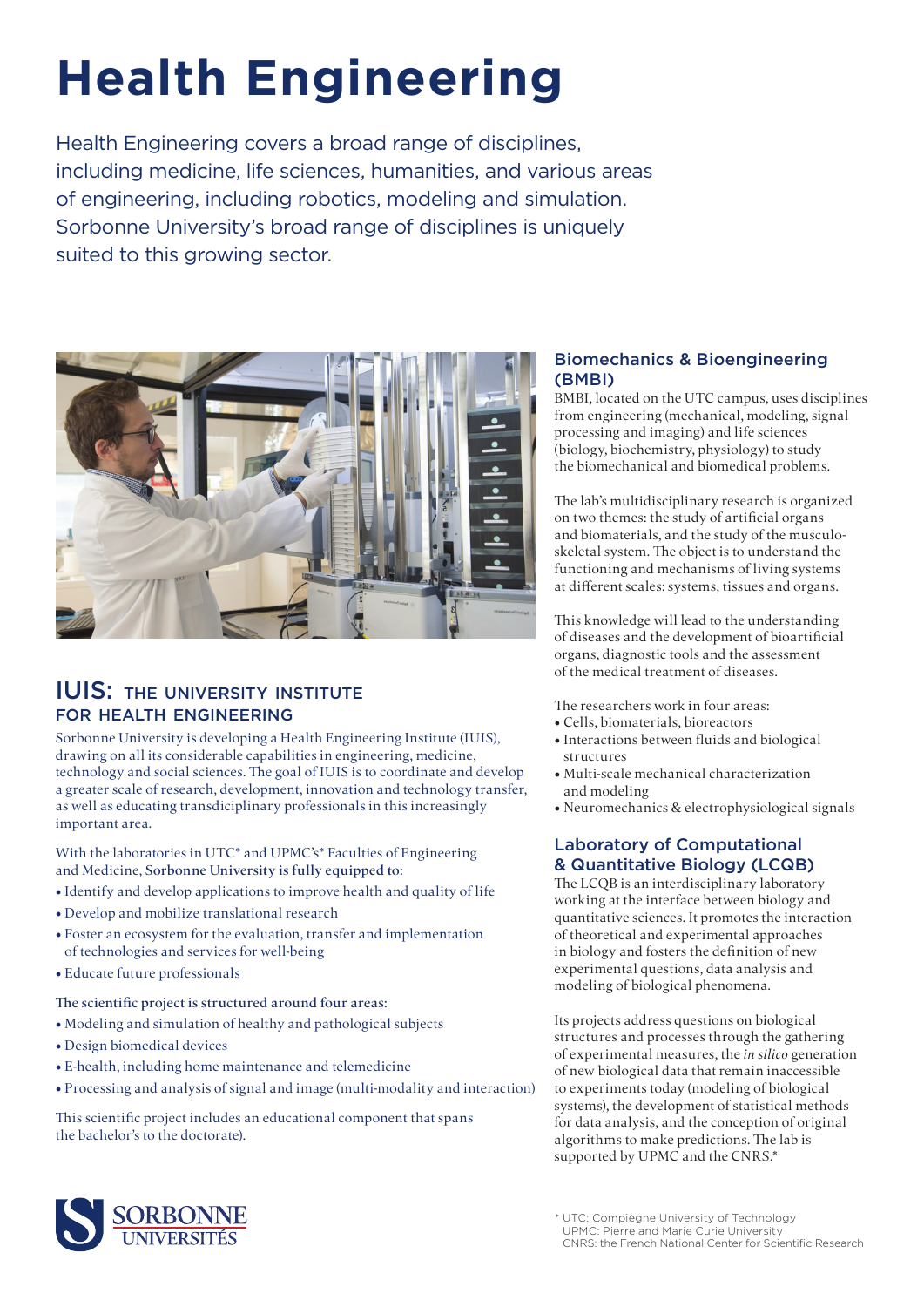

The lab's research covers:

- Genome architecture and evolution: genome stability, mobility of genetic elements, lateral transfer, sharing, creation and loss of genes among strains and across species, gene essentiality, non-coding information in genomes, and speciation.
- Network architecture and evolution: structure and evolution of genetic networks among species, their ecological relevance in terms of adaptive and nonadaptive processes, genomic adaptability and network adjustments upon environmental changes.
- Protein evolution: mechanical properties, networks of coevolved amino acids in proteins, evolution and folding pathways, protein interaction, and speciation via divergent evolution of duplicated genes.

The LCQB has been awarded several major certifications, including:

- Laboratory of Excellence: in Bioinformatics, as one of 100 projects of excellence selected for government funding in the program *Investing for the Future*.
- Member of several European Research and Training networks and the EMBRC.

The LCQB also supports a Master's Program in Bio-informatics and Modeling.

#### Enzymatic & Cellular Engineering Laboratory (GEC)

The GEC Lab at UTC focuses on the study of biocatalysis and biorecognition at three levels of complexity—molecular, supramolecular and cellular. It also addresses the de novo creation of functions, materials and objects for applications in biotechnology. The scientific approach of GEC combines the understanding of the behavior of

natural biocatalysts and bioreceptor molecules in their complex environment, and the creation of new functions to explain the reality of living and produce biotechnological tools.

The laboratory's expertise in this domain enables new technological developments dedicated to the medical and industrial sectors. The research activities of GEC are organized in three themes:

Biocatalysis & Metabolic Alternatives in Plants studies lipid metabolism and metabolic engineering in plants, as well as the enzymatic transformation of materials from plant origins.

Membrane Biology teams research the structure and function of biological membranes and membrane proteins, on living cells and using biomimetic membrane models, using the tools of biophysics and nano-biotechnology.

Biomimicry, Molecular Recognition and Functional Nanomaterials works on molecularly imprinted polymers as antibody mimics, nanostructuring and nanocomposites, the genesis and characterization of diversity in biorecognition and biocatalysis, and on applications for example in biomedicine, bioanalysis and biosensors, and cosmetics;

#### Medical Computing & Knowledge Engineering Laboratory for e-Health (LIMICS)

LIMICS studies the challenges of treating health information in e-Health systems. The lab has two research areas. The first centers on medical research and the care of patients, by defining the applicable medical objectives for the decision support systems that are currently being developed. The second research area is developing methods and tools for knowledge modeling and knowledge representation in e-health.

This lab is the merger of established biomedical informatics and knowledge engineering teams. It includes Inserm\* researchers and professorresearchers in medical informatics and computer science. The lab has 53 members, of which 26 are permanent and 10 are certified to supervise the 16 doctoral candidates.

<sup>\*</sup> Inserm: National Institute of Health and Medical Research \*\* EMBRC: European Marine Bilogical Research Center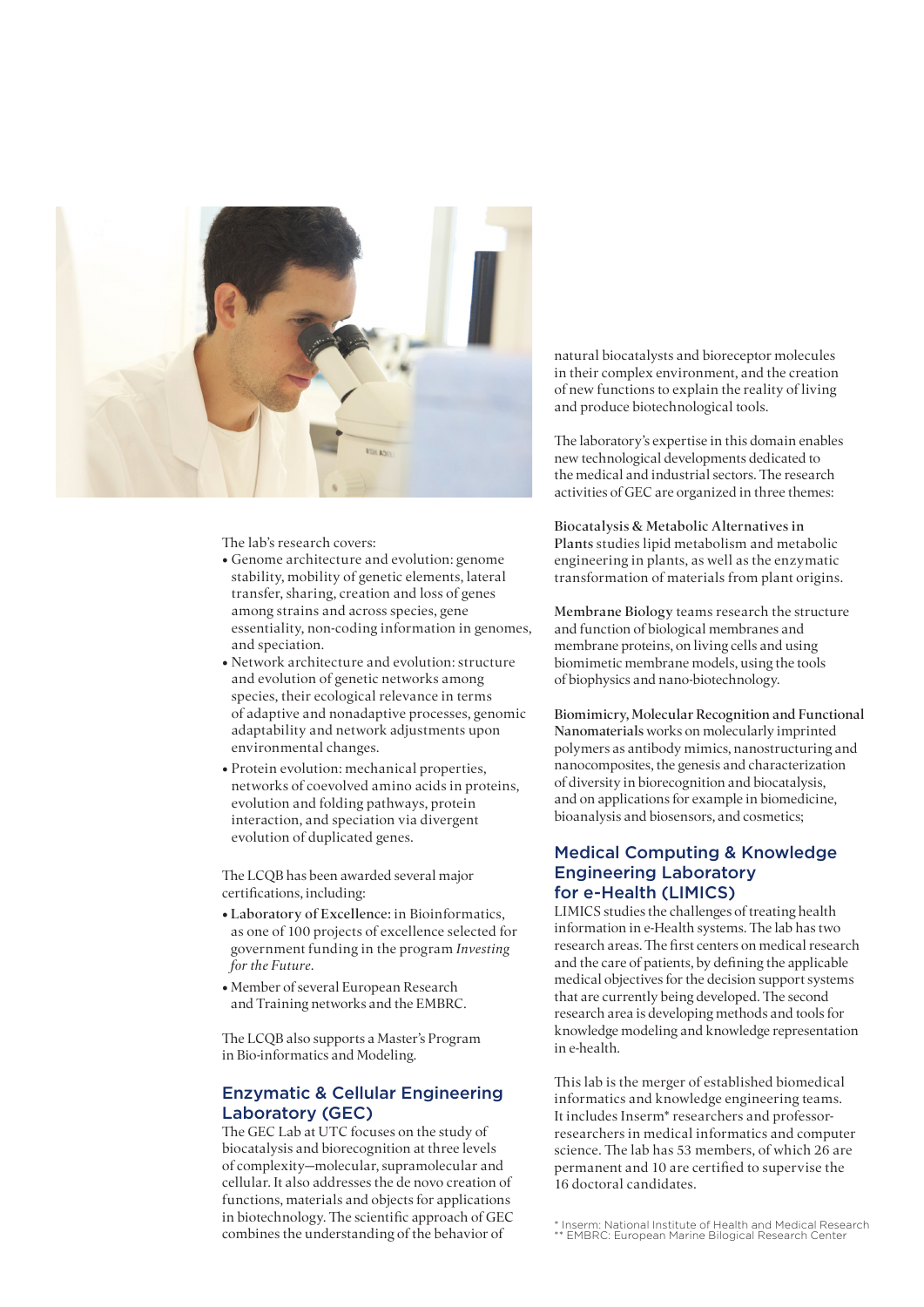# *Sorbonne University is particularly adapted to leading the development of the important and growing field of Health Engineering.*

LIMICS actively applies for research funding from both national and European organizations. The lab also supports master's and doctoral programs, and benefits from regular input from Sorbonne University health institutions and from national and international standardization bodies in health informatics. LIMICS research will lead to better use of electronic medical records to support patients, and to enable the synthesis, reuse and integration of data in semantic warehouses for research. Its research will also produce advances in the treatment of masses of large data and in the Semantic Web.

#### The Vision Institute

Established in the heart of the *Quinze-Vingts* National Eye Hospital, the Vision Institute is one of the largest research centers in Europe for eye diseases. Designed for gathering experts and encouraging exchanges, the Institute brings together researchers, clinicians and industrial partners in the fight against visual impairments. Locating these teams in the same building enables the sharing of ideas and skills, the emergence of new questions and facilitates the delicate process of translating fundamental discoveries into new treatments.

The Institute, co-supervised by Inserm, UPMC and the CNRS, has 17 research teams organized in four large departments: development; visual information processing; genetics of eye diseases and innovative therapeutic strategies. Alongside these teams, companies at the Institute develop vision research projects, such as drug discovery, imaging, surgery, and new technologies.

The latest advances in analysis, exploration and imaging are available to researchers and industrial partners on technological platforms: patch-clamp, multi-electrode array, genotyping, sequencing, high-throughput screening, phenotyping of small animal and non-human primates, and imaging (Brainbow, two-photon microscopy, confocal microscopy, and slide scanner: SLO, OCT, and adaptive optics). Two platforms, HomeLab and StreetLab, provide training, consulting and evaluation services to companies developing innovative products and services to improve autonomy, mobility and quality of life of visually impaired people.

The Institute's scientists work hand in hand with the clinicians of the Clinical Investigation Centre of the *Quinze-Vingts* hospital, which is dedicated exclusively to ophthalmology and also houses the National Reference Centre for Genetic Retinal Dystrophies. More than 50 studies (including phases I to III clinical trials, physiological and physio-pathological studies) are currently in progress on AMD, retinitis pigmentosa, diabetic retinopathy, retinal vein occlusions, artificial retina, glaucoma and high-resolution imagery of the retina.

#### FRENCH AND INTERNATIONAL RECOGNITION

The Vision Institute has been attributed many certifications, of which the most notable are:

- Laboratory of Excellence: "LIFESENCES: senses for a lifetime" is one of 100 projects of excellence selected for government funding in the program *Investing for the Future*. It is coordinated by the Vision Institute and managed by the *Voir et Entendre Foundation\**
- The *CTRS/RTRS Fondation Voir et Entendre* certification, in recognition of its promotion of research programs on vision and audition diseases, alongside Inserm, UPMC, the *Quinze-Vingts* hospital, the Pasteur Institute and the Federation of the blind and visually handicapped of France (FAF).

#### The CNRS Communication Sciences Institute (ISCC)

The ISCC conducts research in the interaction between science, technologies and society. The ISCC also hosts and federates research teams.

In particular, the Institute carries out research in healthcare engineering, primarily through its Connected Health and Human Enhancement pole, which studies sociological, philosophical and ethical implications of these technologies. International symposia and other collaborations are in progress, in particular with the University Institute of Healthcare Engineering (UISI, see cover page) to foster research at the interface between health, engineering and human sciences.

The ISCC partners with more than 1,000 researchers in 250 laboratories on ISCC research themes. The Institute hosts doctoral and post-doctoral students, giving access to researchers and the scientific resources in the digital \* The See & Hear Foundation library as well as many research seminars.